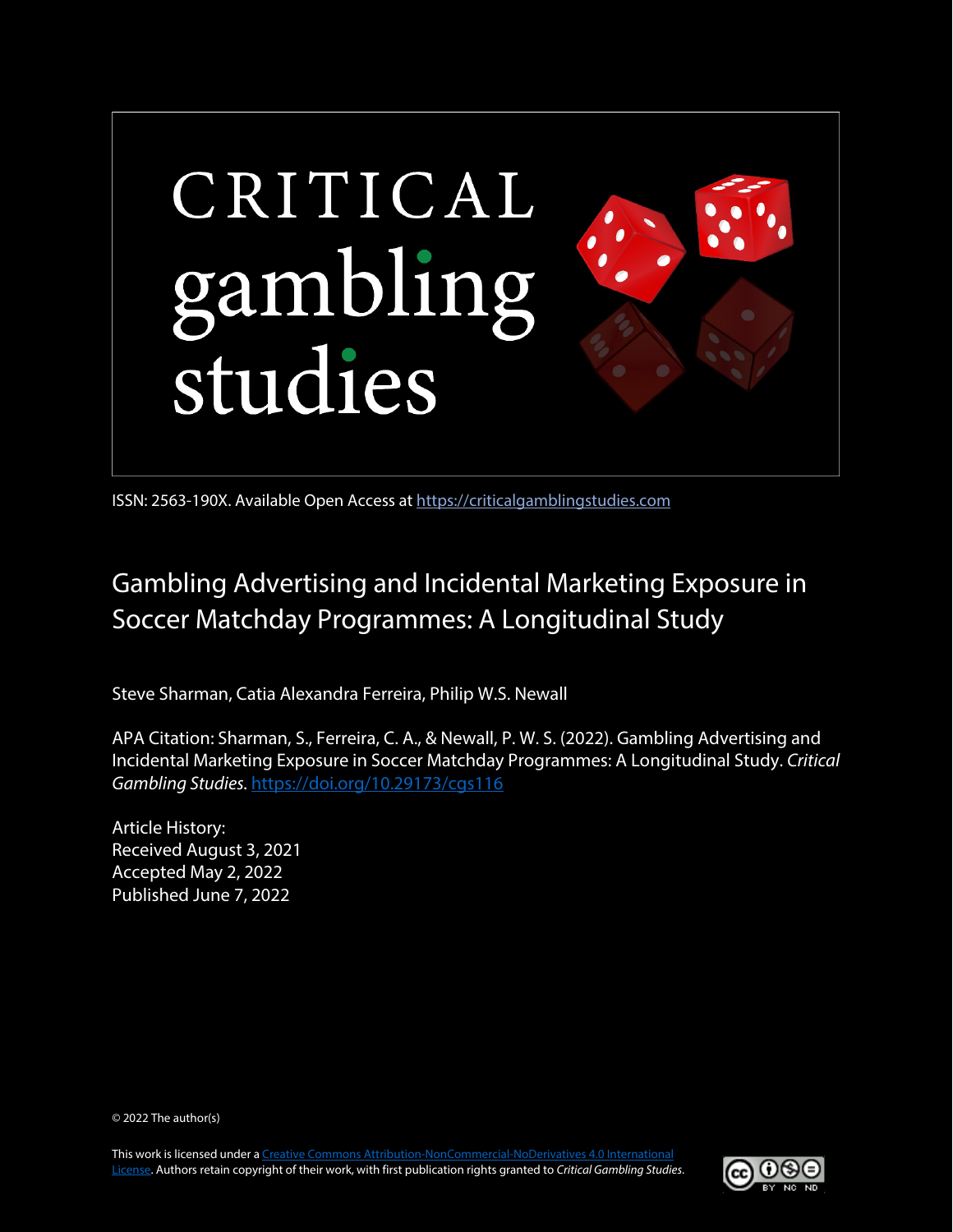

## **Gambling Advertising and Incidental Marketing Exposure in Soccer Matchday Programmes: A Longitudinal Study**

Steve Sharman[,](https://orcid.org/0000-0001-9816-7981) D<sup>a[1](#page-1-0)</sup> Catia Alexandra Ferreira,<sup>b</sup> Philip W.S. Newall D<sup>e</sup>

<sup>a</sup> National Addiction Centre, Institute of Psychiatry, Psychology, & Neuroscience, King's College London; School of Psychology, University of East London<br><sup>b</sup> School of Psychology and Sport Science, Anglia Ruskin Universit

*Sciences, CQUniversity*

**Abstract:** Gambling is marketed in English soccer across various formats such as TV advertising, social media, pitch side hoardings, and shirt sponsorship. There have been recent reductions in TV advertising brought about by self-regulation, but gambling shirt sponsorship remains frequent, and can lead to a high frequency of incidental marketing exposure on TV. Knowledge is lacking on how gambling advertising frequency and marketing exposure have changed over time in other media, such as in matchday programmes. This study addressed this gap via a content analysis of programmes for 44 teams across 3 periods spanning 18 months (*N*=132). The number of gambling adverts decreased from 2.3 to 1.3 per-programme, while incidental exposure prevalence stayed constant, at a higher rate of 42.7 incidences per-programme. Teams sponsored by gambling companies had more adverts per-programme than those sponsored by other industries (2.3 versus 1.2), and also had more incidental exposure (58.8 versus 20.2). Incidental exposure to gambling marketing was consistently more prevalent (42.7) per-programme than alcohol (3.2) or safer gambling messages (3.1). Furthermore, across all timepoints, 56.8% of dedicated children's sections contained incidences of gambling marketing. Researchers and policymakers should consider that sports fans can get exposed to gambling marketing through a number of channels outside of TV advertising. Indirect and incidental exposure to gambling marketing remains high, which can be particularly challenging for those experiencing gambling related harm. All forms of gambling marketing must be considered when making legislative changes.

*Keywords:* Sports gambling, advertising, marketing, sponsorship, gambling harm

Article History: Received August 3, 2021; Accepted May 2, 2022; First Published June 7, 2022 Available Open Access from<https://doi.org/10.29173/cgs116>

#### **Introduction**

Commercial determinants of health can be a powerful factor in influencing health behaviour, and marketing can be considered an important element of such determinants (de Lacy-Vawdon & Livingstone, 2020). Sport has a history of advertising unhealthy products, from the tobacco industry's relationship with Formula One racing, to the sponsorship of major events such as the Olympics and the FIFA World Cup by alcohol and unhealthy food brands (Ireland et al., 2019).

However, rarely has one industry attained the prominence within one sport as that currently held within UK soccer, by the gambling industry. UK soccer fans are exposed to gambling marketing in myriad ways (Newall, Moodie et al., 2019), including via billboards around the pitch (Purves et al., 2020), during adverts in breaks (Newall, Thobhani et al., 2019), highlights shows such as *Match of the Day* (Cassidy & Ovenden, 2017), social media (Gainsbury et al., 2016; Houghton et al., 2019; Killick & Griffiths, 2020), direct marketing (Syvertsen et al., 2020), soccer-related apps (Jones et al., 2020), and, also for match going fans, via matchday programmes (Sharman et al., 2019). One of the most prominent ways soccer fans are exposed to marketing and advertising is through shirt sponsorship (Bunn et al., 2019). The prevalence of gambling shirt sponsors has increased across seasons: In the Premier League era (1992-93 onwards), different industries have provided greater or lesser proportions of shirt sponsors. In the first ten years of Premier League football, shirt sponsorship was dominated by electronics companies such as JVC, Brother, and Sharp, and alcohol brands such as McEwans, Carlsberg and Holsten. The 2002-03 season saw the first partnership between a gambling company, Betfair, and a Premier League team, Fulham. As sponsorship by electronics companies and alcohol

<span id="page-1-0"></span><sup>&</sup>lt;sup>1</sup> Corresponding author. National Addiction Centre, Institute of Psychiatry, Psychology, & Neuroscience, King's College London, 4 Windsor Walk, Camberwell, London, SE5 8AF, United Kingdom; School of Psychology, University of East London, Water Lane, Stratford E15 4LZ, UK Email[: stephen.p.sharman@kcl.ac.uk](mailto:stephen.p.sharman@kcl.ac.uk)



© 2022 The author(s)

This work is licensed under [a Creative Commons Attribution-NonCommercial-NoDerivatives 4.0 International License.](https://creativecommons.org/licenses/by-nc-nd/4.0/)  Authors retain copyright of their work, with first publication rights granted to *Critical Gambling Studies*.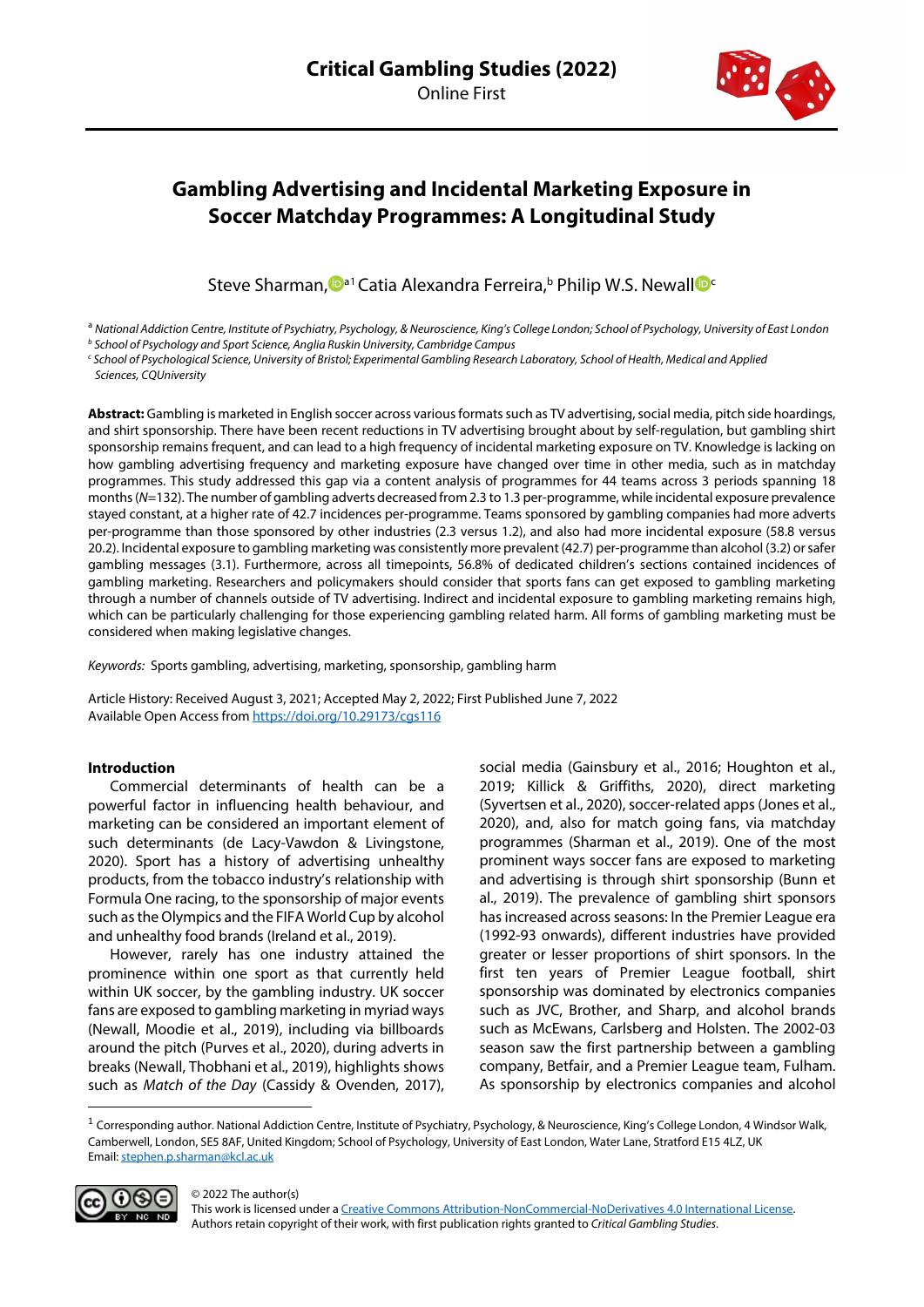brands decreased, gambling sponsorship increased: In the 2006/07 season, there were more teams in the Premier League sponsored by gambling companies than alcohol companies, for the first time. By 2019/20, ten out of 20 Premier league clubs had a gambling company logo on their shirts. The increase in gambling shirt sponsors is also observed in the second tier of English soccer, the Championship. The increase in Championship clubs sponsored by gambling companies has been more recent, and arguably more dramatic than the Premier League. In the seasons between 2010/11, and 2015/16, only two clubs were sponsored by gambling companies. This increased to eight in the 2016/17 season, 13 in the 2017/18 season, and 17 in the 2018/19 season. In the 2019/20 season, 16 out of 24 Championship clubs were sponsored by gambling companies (Sharman, 2020).

A recent study sought to identify the prevalence of gambling marketing specifically in matchday programmes, the informational booklets available at matches that provide details about the game, and teams involved (Sharman et al., 2019). The study found that in matchday programmes, incidental exposure to gambling marketing (e.g., a gambling logo that was not a direct advert) was found on 22% of pages, significantly higher than either alcohol marketing or safer gambling messages. The study also found that teams with gambling shirt sponsors had more gambling marketing exposure both in the absolute count of exposures, and the proportion of pages with gambling exposure. A further finding revealed that 59% of child-specific sections of programmes contained exposure to gambling marketing (Sharman et al., 2019). These findings are important as they highlight how gambling marketing can be presented in this particular medium, which is accessible by children. Findings from this study were reported in the mainstream UK media (Davies, 2019), and were cited by the House of Lords Select Committee in their report on the Social and Economic Impact of the Gambling Industry (Select Committee, 2020). Gambling sponsors on shirts can also expose children to gambling marketing through other media. A recent study by Djohari et al. (2021) examined exposure to gambling logos in sticker albums, trading cards and football magazines marketed directly to children. The study reported that gambling logos, primarily through front of shirt sponsorship, were visible in 41% of stickers in the Merlin 2018 Premier League album, and in 42% of stickers in the 2020 Panini Premier League album. Gambling logos were also visible in football magazines, with one issue of the magazine *Kick! Extra*, featuring 59 gambling logos – 1.64 per page.

The impacts of extensive exposure to gambling marketing through pitch side branding and shirt sponsorship can serve to normalise gambling within sports culture (McGee, 2020), and may also be specifically harmful for problem gamblers (Hing et al., 2017). The finding that more than half of child-specific programme sections contained gambling references is relevant given findings on children's awareness of gambling marketing. In Australia, Pitt et al. (2016) found that 91% of children and 98% of adults could recall having seen a promotion for sports wagering when viewing sports, and 75% of children and 90% of adults reported that sports wagering was becoming a normal part of sport. In comparison, in the UK, Djohari et al. (2019) found 78% of a sample of UK children considered gambling to be a normal part of sport. To address the increased exposure to gambling advertising for children and vulnerable groups, in 2019 the Committees of Advertising Practice (CAP and BCAP) published new guidance, to be enforced by the Advertising Standards Authority (ASA) and implemented from  $1<sup>st</sup>$  April, 2019. Of particular relevance to gambling advertising within soccer are the points that stress the guidance covers all advertising (not just TV advertising), that gambling adverts are not placed in media for under-18s, that adverts should not be promoted by individuals that are likely to be of particular appeal to children, including sportspeople, and the prohibition of the use in gambling adverts of sportspersons who are, or appear to be under 25 (CAP, 2019).

In addition to the ASA regulations, the gambling industry standards body, the Betting and Gaming Council (BGC) implemented a number of pledges and commitments to safer gambling. One pledge included a requirement for all betting adverts to include safer gambling messages, even those accessed via search engines indicating the scope is intended beyond just TV adverts (BGC, n.d.). However, recent research suggests that adverts that do contain age warnings or safer gambling messages often have poor visibility (Critchlow et al., 2020), and adverts that present safer gambling messages do not reduce gambling behaviour (Newall et al., 2021). BGC members also adopted a "whistle-to-whistle" ban during pre-watershed live sports, a pledge which sought to remove gambling adverts from five minutes before kick-off, to five minutes after. A report commissioned by the BGC claims that during the whistle-to-whistle period, the number of gambling adverts seen on TV by children fell 70%, and that betting adverts seen by children fell 97% (BGC, 2021). However, the report does not acknowledge the impact of other forms of marketing visible during broadcasts, including exposure to shirt sponsorship, competition sponsorship or pitch side advertising. Nor does the BGC report acknowledge that indirect exposure continues outside of the live broadcast, when images of players and gambling logos are found in multiple other media sources.

The ASA legislation and the BGC's whistle-to-whistle ban have focused on very prominent forms of marketing (advertising), but indirect forms of marketing exposure (e.g., shirt sponsorship) are also important to address because of their prevalence across different media, visibility across age groups, and continued circulation long after individual matches have ended.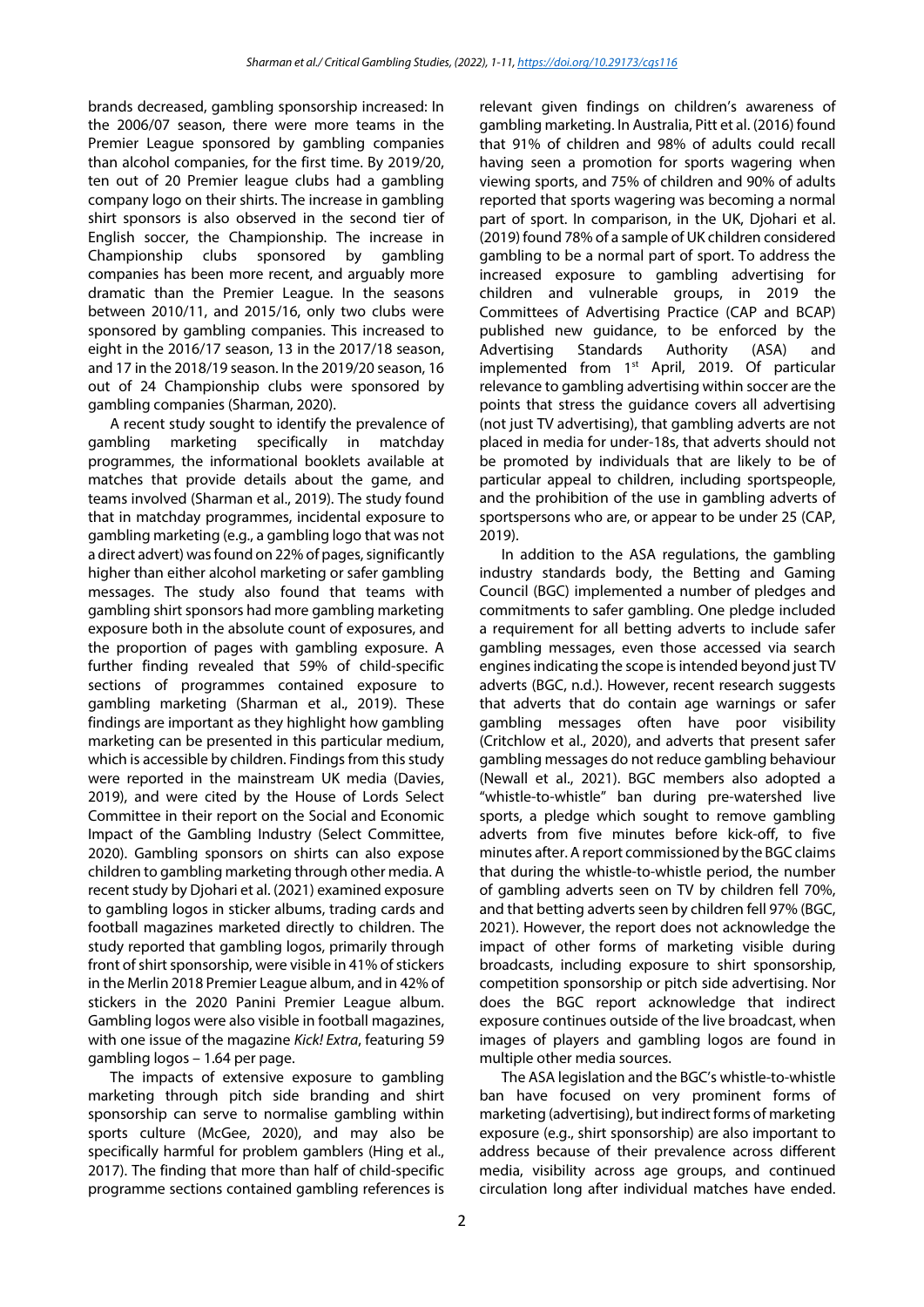The issues relating to gambling exposure through shirt sponsorship and other forms of gambling advertising have not gone unnoticed by the UK Government. In July 2020, the Government Select Committee on the Social and Economic Impact of the Gambling Industry published a report: *Gambling Harm – Time for Action*. The report made a number of recommendations, including that "Gambling operators should no longer be allowed to advertise on the shirts of sports teams or any other part of their kit. There should be no gambling advertising in or near any sports grounds or sports venues, including sports programmes" (Select Committee, 2020, para. 524). Although these recommendations have not as yet been passed into law, a number of football league and non-league clubs have taken the stance to not accept gambling sponsorship money, sending an open letter to the UK government, urging them to review the relationship between gambling and football (ITV News, 2022).

However, despite this recent focus on gambling marketing exposure, there is still a lack of evidence on the frequency of advertising and indirect marketing exposure through other forms of media such as matchday programmes. The matchday programme is traditionally an important part of the football matchday experience, providing supporters with information on the team line ups, match reports, player interviews, club news, and pictures and/or posters of star players. Programmes can be read before the match, at half-time, and long after the game has finished, and are often kept as souvenirs, and for significant matches (e.g., a cup final) often increase in value after the event (Joy of Creating, 2018). Programmes are read by supporters of all ages, including those that are under 18. Many programmes have a dedicated children's section, with puzzles such as word searches, spot the difference games, etc. Children's sections vary between programmes, ranging from a single page to multi-small page pull-out sections. It is therefore important to quantify the exposure to gambling through this medium, to better inform the discussion around changes to legislation for gambling marketing. Matchday programmes are a useful example of how exposure to gambling marketing is not always fleeting in the manner of TV adverts, but rather remains part of a product that has an enduring presence.

It is important for policy makers to consider all the different ways in which sports fans can be exposed to gambling marketing – not just through TV advertising. The 2019 ASA legislation changes emphasise how gambling adverts should not be placed in media accessed by under-18s, and that adverts should not be promoted by individuals that are likely to be of particular appeal to children, including sportspeople. Matchday programmes feature pictures of sports people almost exclusively, and are accessed by supporters aged under 18. It is therefore important to establish the impact of the ASA changes in the context of media beyond TV adverts. To facilitate this, the current study sought to extend previous research and examine gambling exposure in soccer matchday programmes across three time points between October 2018 and October 2019, and sought to answer the following research questions:

- 1. Is there a difference in exposure to gambling adverts and gambling incidental exposure before (T1), immediately after (T2), and sixmonths after (T3) the ASA regulation change, as measured by absolute counts of exposure and proportion of pages with exposure?
- 2. Is the industry of the shirt sponsor (gambling/non-gambling) related to exposure to gambling marketing within each matchday programme, and has this changed over time?
- 3. Is exposure to gambling advertising and marketing higher at each timepoint (T1, T2, T3) than exposure to alcohol or safer gambling advertising or marketing?
- 4. By how much would removing gambling shirt sponsors reduce overall exposure to gambling marketing in matchday programmes?
- 5. Is exposure to gambling marketing still prevalent in child-specific sections of matchday programmes?

### **Methods**

#### *Materials*

Utilising a repeated comparative cross-sectional study design, data were drawn from the official matchday programmes from teams in the top two divisions in English soccer (the Premier League and the Championship) at three distinct timepoints. Timepoints encompassed consecutive matchday weekends six months prior to ASA standards implementation (T1: 19<sup>th</sup>-22<sup>nd</sup> and 26<sup>th</sup>-29<sup>th</sup> October 2018), immediately following ASA standards implementation  $(T2: 12<sup>th</sup>-15<sup>th</sup>)$ and 19<sup>th</sup>-22<sup>nd</sup> April, 2019) and six months post ASA implementation (T3: between 4<sup>th</sup>-27<sup>th</sup> October, 2019; longer data collection frame to account for an international break). In the 2018/19 season, 26 teams across the Premier League and Championship were sponsored by gambling companies (Premier League (9), Championship (17)). In the 2019/2020 season, the number remained the same: 26 teams across the two divisions were sponsored by gambling companies (Premier League (10), Championship (16)). The T1 wave uses the data from Sharman et al. (2019), whereas the data from T2 and T3 are novel to the present study. Programmes were sourced from a range of suppliers, predominantly ebay.co.uk, and footballprogrammes.net.

In total, 132 programmes were purchased (44 programmes for each time point). Each team featured once as the home team, and once as the away team. Within each programme, the competition (Premier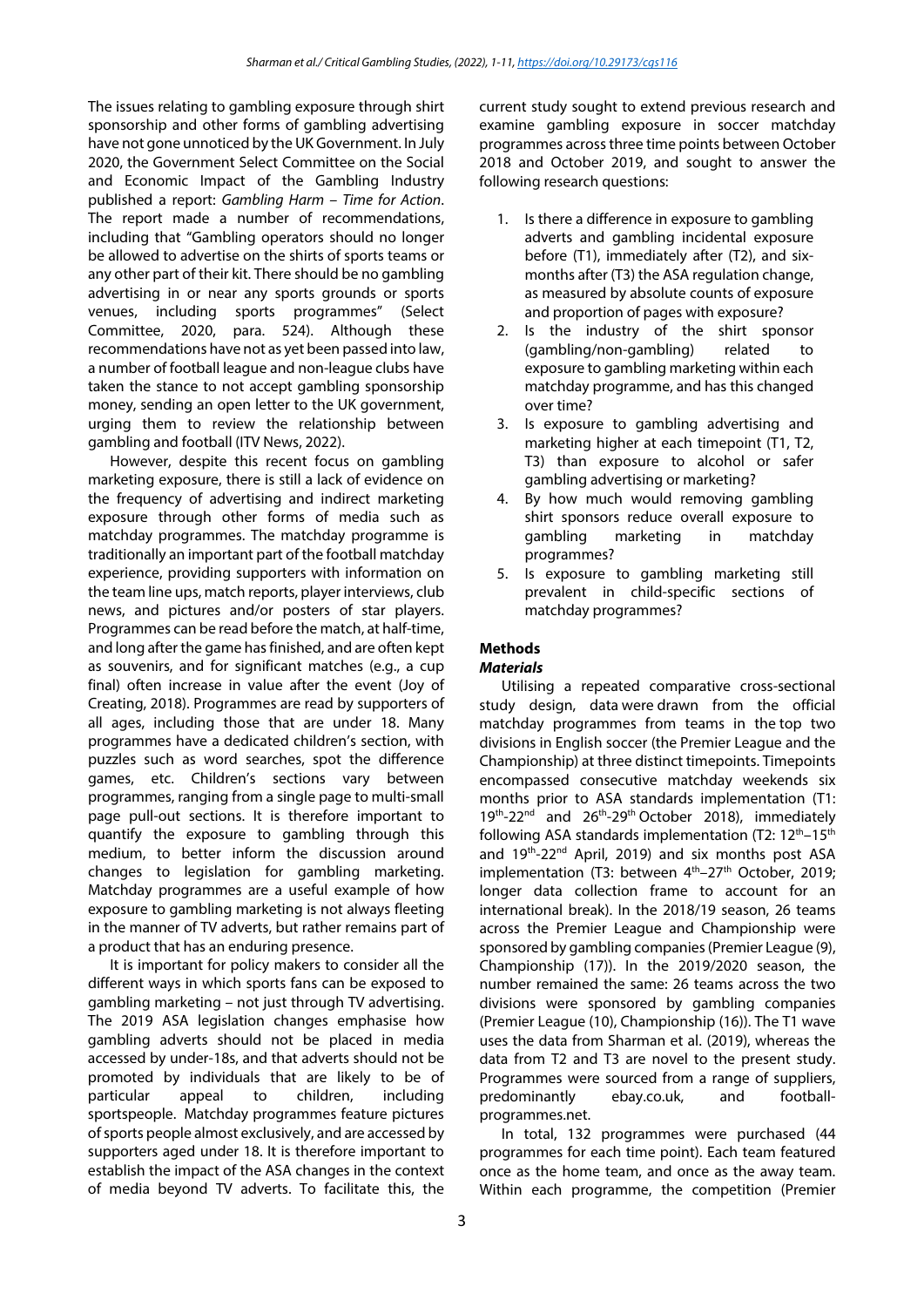League/Championship), the price, the number of pages, the match attendance, and the industry of the shirt sponsor of both the home and away teams (gambling/non-gambling) were recorded. Programmes cost an average of £3.27 (Range £2-£5, *s.d.* 0.4) and were on average 83.6 pages long (Range 40-132, *s.d.* 14.1). The total attendance of the matches in the three timepoints studied was 3,784,293 fans.

#### *Procedure*

For each page, the presence and number of instances of exposure were coded according to product type (gambling, alcohol, and safer gambling messages). Direct adverts were coded as a single instance, regardless of how many times the advertiser's logo appeared in the advert. Incidental exposure, classified as clear brand placement where the majority of the brand was visible and recognisable (e.g., a shirt sponsor), was recorded in two ways: where incidental exposure to the same brand appears repeatedly on the same page, each instance was recorded as a separate instance of incidental exposure; the cumulative total is subsequently referred to as the absolute count. Furthermore, the presence of any gambling, alcohol or

safer gambling marketing was recorded (yes/no) allowing calculation of the overall percentage of pages in each programme that contained each type of product marketing exposure. Where safer gambling adverts contained gambling branding, this was coded as a safer gambling advert, and gambling incidental exposure. In T2 and T3, incidental exposure was further broken down into exposure type (shirt sponsor, competition sponsor, other) to allow comparison of frequencies if shirt sponsorship was hypothetically removed. Instances of incidental exposure to gambling and alcohol marketing in children's sections of programmes were also recorded.

#### *Coding Consistency*

Approximately 10% of programmes were coded by two researchers to establish inter-rater reliability using an Intraclass Correlation Coefficient (ICC). Analysis used a single measure, mixed, two-way model of ICC based on absolute agreement (Hallgren, 2012). As shown in Table 1, inter-rater agreement was high, with an ICC varying between 0.9 and 1, indicating an excellent level of agreement (Cicchetti, 1994).

#### **Table 1.** Inter-rater Reliability Statistics

|                              |          |       | 95% Confidence Interval |  |
|------------------------------|----------|-------|-------------------------|--|
|                              | ICC      | Lower | Upper                   |  |
| <b>Gambling Adverts</b>      | 1        |       |                         |  |
| <b>Alcohol Adverts</b>       | 1        | 1     |                         |  |
| Safer Gambling (SG) Adverts  | 1        |       | 1                       |  |
| Incidental Exposure Gambling | 0.98     | 0.98  | 0.99                    |  |
| Incidental Exposure Alcohol  | 1        | 1     | 1                       |  |
| Incidental Exposure SG       | 1        | 1     | 1                       |  |
| Incidental Gambling Exposure | 0.94     | 0.93  | 0.95                    |  |
| Main Shirt sponsor (Gam) (n) | 0.93     | 0.92  | 0.94                    |  |
| Competition Sponsor (n)      | 0.9      | 0.88  | 0.92                    |  |
| Other (Gam) (n)              | 0.95     | 0.95  | 0.96                    |  |
| Incidental Alcohol Exposure  | 0.99     | 0.99  | 0.99                    |  |
| Main Shirt Sponsor (Alc) (n) | 1        | 1     | 1                       |  |
| Other (Alc) (n)              | 0.99     | 0.99  | 0.99                    |  |
| Incidental SG Exposure (n)   | 0.93     | 0.92  | 0.94                    |  |
| Main Shirt (SG) (n)          | all zero |       |                         |  |
| Other (SG) (n)               | 0.93     | 0.91  | 0.94                    |  |

#### *Data Analysis*

Analysis was performed in SPSS 26. One way ANOVA models were run to ascertain the main effects of predictor variable *Time* (Timepoint T1, T2, and T3) on outcome frequency variables (Absolute count, Proportion of pages) for adverts and incidental exposure. Univariate ANOVA models were used to ascertain the main effect of predictor variable *Industry*

(Gambling sponsored, Non-gambling sponsored), on outcome frequency variables (Absolute Count, Proportion of pages) over time. Repeated Measures ANOVA models were used to analyse the main effect of predictor variable *Type* (Gambling, Alcohol and Safer Gambling) on outcome frequency variables over time. The potential impact of removing shirt sponsors was measured by comparing total absolute counts of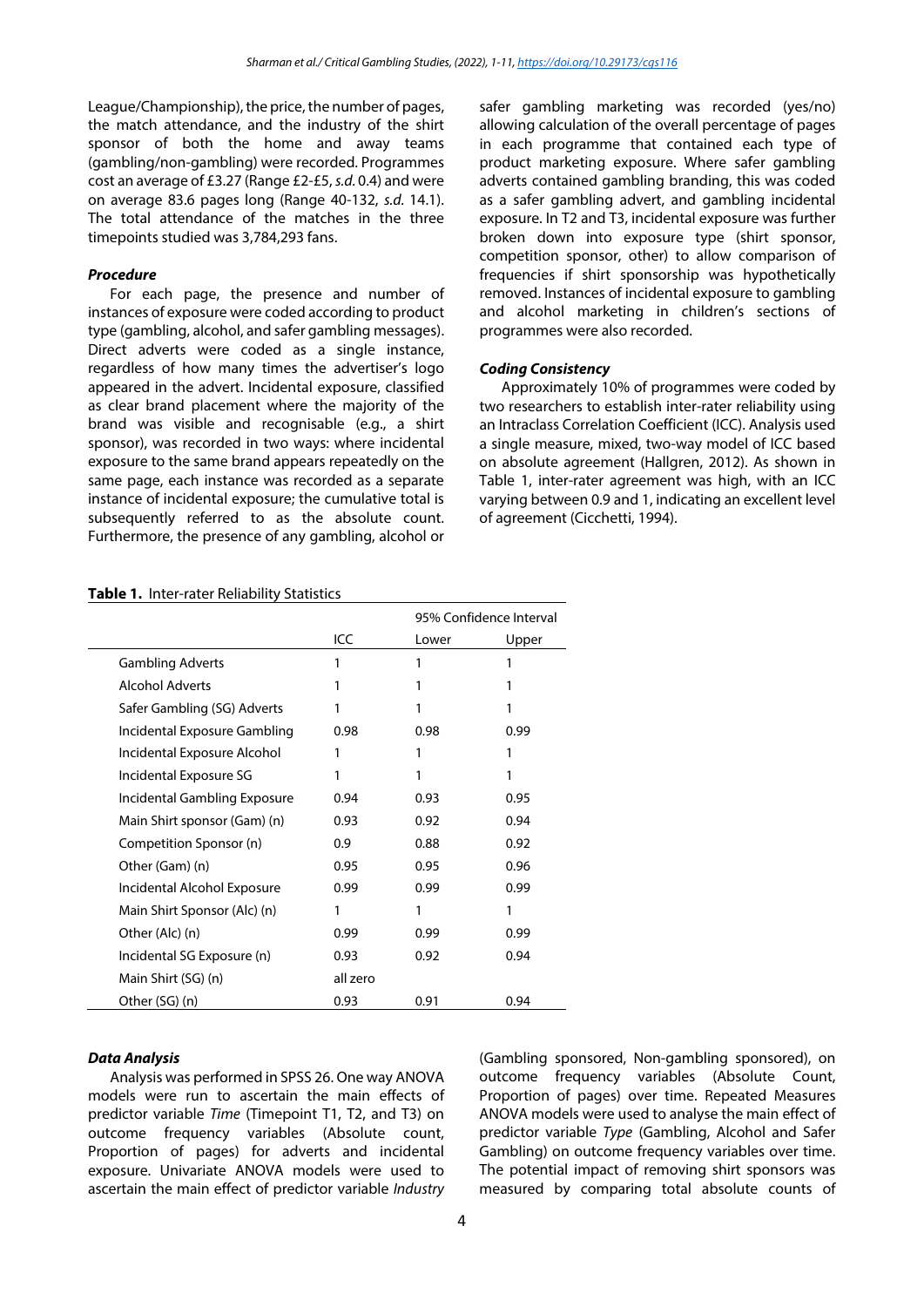incidental exposure, and total counts minus exposure through shirt sponsorship in T2 and T3 via a paired samples *t* test. The proportion of child-specific sections of programmes containing any gambling exposure was compared between timepoints using a chi-squared test, and the absolute count of exposures was compared via a one-way ANOVA model.

An alpha level of .05 was used in ANOVA models unless sphericity was violated, whereby Greenhouse-Geisser corrections are reported. Where data were not normally distributed, ANOVA models were preferred to the non-parametric Kruskal-Wallis test due to the reported robustness of the F statistic when data is nonnormally distributed (Blanca et al., 2017; Ferreira et al., 2012). Post-hoc pairwise comparisons were run where main effects were identified through ANOVA models; the Tukey HSD test was applied unless sphericity was violated, whereby the Games-Howell test was used. Bonferroni corrections for multiple comparisons were applied. Eta squared is reported as a measure of effect size. Effect sizes were reported as either small ( $\eta^2$  = 0.01), medium ( $\eta^2$  = 0.06), or large ( $\eta^2$  = 0.14), (Miles & Shevlin, 2001). Error bars represent the standard error mean [SD/sqrt (N)].

#### **Results**

#### *Adverts and Incidental Exposure: Gambling over Time*

To address RQ 1, a one-way ANOVA model with the number of gambling adverts as the dependent variable



#### *Importance of the Industry of the Home Shirt Sponsor Adverts*

To address RQ2: The main factor of Industry of sponsor (Gambling or other) was significant (F  $(1, 126)$  = 43.67, p <.001,  $\eta^2$  = .28), indicating that teams with a gambling industry shirt sponsor had an average of 2.3 gambling adverts per programme across all timepoints, compared to 1.2 per-programme for those with a nonand timepoint as a factor showed that the number of adverts per programme had decreased over time (F (2, 129) = 6.99,  $p = .001$ ). Using a Bonferroni corrected alpha of 0.17, post hoc tests indicate the number of adverts per programme was higher in T1 (M = 2.3, *s.d.*= 1.4), than at both T2 (M = 1.5, *s.d.* = 1.2), (p = .017), and T3 (M = 1.3, *s.d.* = 1.3), (p = .002). Number of adverts at T2 and T3 did not differ significantly (Figure 1A). A further model showed a significant decrease in the proportion of pages containing gambling adverts per programme (F  $(2, 129) = 5.15$ ,  $p = .007$ ). Post hoc tests indicate that the proportion of pages containing gambling adverts was significantly higher in T1 ( $M = 2.8$ , *s.d.* = 2.3) than at T3 (M = 1.6, *s.d.* = 1.5), (p = .008), but was not significantly higher than T2 (M = 1.9, *s.d.* = 1.6),  $(p = .048)$  when using a Bonferroni corrected alpha of 0.017. Timepoints T2 and T3 did not differ  $(p = .79)$ , Figure 1A.

Models were also run to identify changes in incidental exposure to gambling marketing over time. Programmes in T1 contained an average of 37.8 incidental exposures to marketing per-programme, compared to 46.3 at T2, and 43.9 at T3. ANOVA models indicate that the proportion of pages per programme with incidental gambling exposure (F  $(2, 129) = 0.20$ , p = .82) and the absolute counts of gambling exposure (F  $(2, 129) = 1.03$ ,  $p = .36$ ), did not change significantly over time (Figure 1B).

**Figure 1A.** Number/Percentage of Pages (Adverts) **Figure 1B.** Absolute Counts/Percentage of Pages



gambling shirt sponsor. The main factor of Timepoint was also significant (F (2, 126) = 10.05, p <.001,  $n^2$  = .14), indicating the overall number of gambling adverts across all programmes had decreased between timepoints (Figure 2A). The Timepoint x industry interaction was not significant (F  $(2, 126) = 0.85$ , p = .43,  $η<sup>2</sup> = .01$ ), indicating that the main effects of Industry of sponsor and Timepoint are not related. When analysing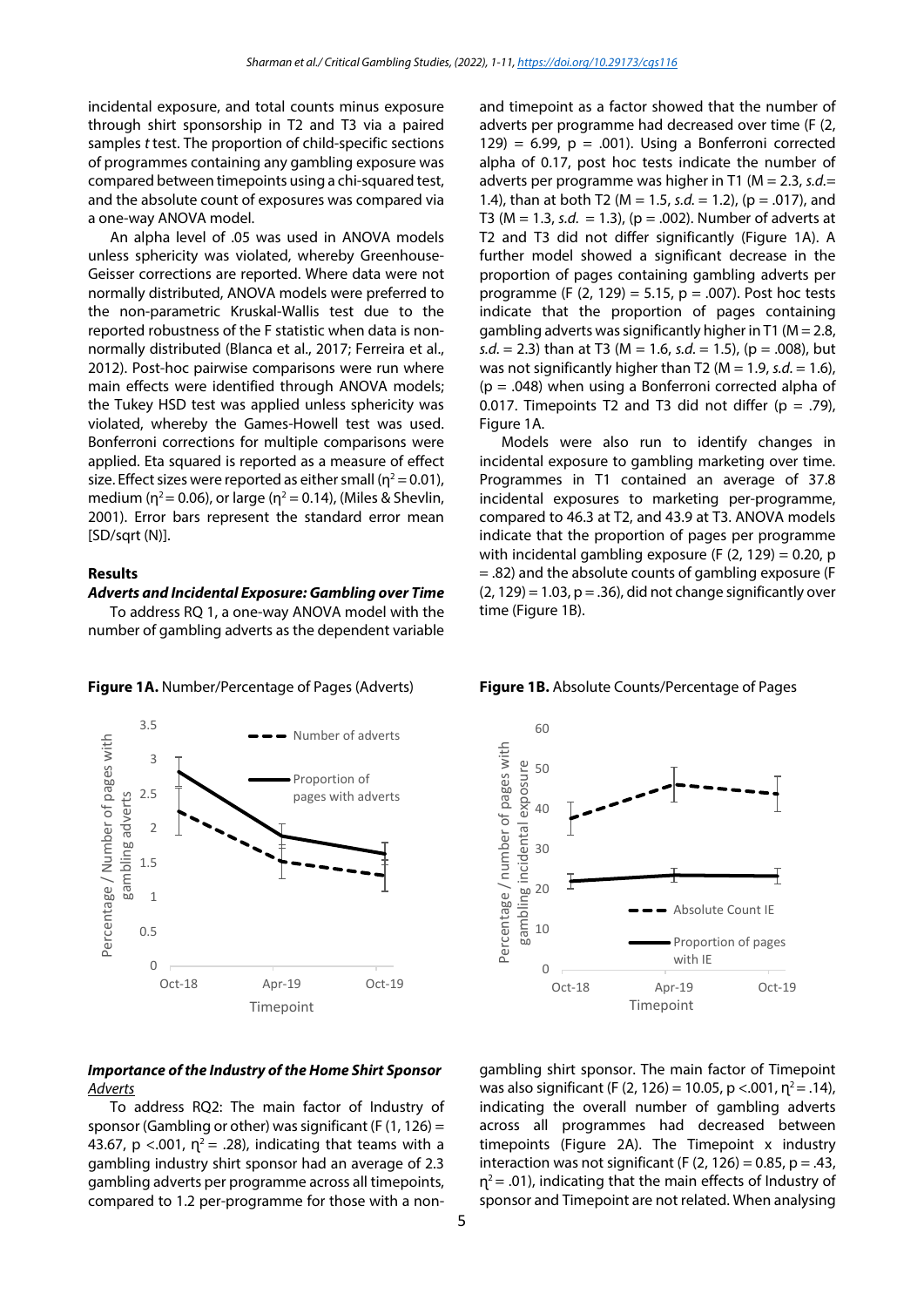the proportion of pages containing adverts per programme, the main factor of Industry of sponsor (F (1, 126) = 27.26, p <.001,  $\eta^2$  = .18) was significant, indicating that teams with a gambling sponsor had a higher proportion of pages of the programme dedicated to gambling adverts. The main factor of Timepoint (F (2,





126) = 6.74, p = .002,  $\eta^2$  = .10) was also significant, indicating that across all programmes, the proportion of pages dedicated to gambling adverts has decreased over time. The Time x Industry interaction was not significant (F (2, 126) = 0.53, p = .59,  $p^2$  = .01).

#### **Figure 2A.** Number of Gambling Adverts by **Figure 2B.** Incidental Exposure by Sponsor Industry



#### *Incidental Exposure*

For RQ2, the main factor of Industry (Gambling or Other) was significant (F (1, 126) = 106.65, p <.001,  $\eta^2$  = .46). Teams with a gambling industry shirt sponsor had an average of 58.8 instances of incidental exposure to gambling per-programme, significantly higher than the 20.2 instances for those with a non-gambling shirt sponsor. The main factor of Time (F  $(2, 126) = 1.80$ , p = .17,  $\eta^2$  = .028) was not significant, indicating that the number of incidental exposures per programme has not changed over time. The Time x Industry interaction was not significant (F (2, 126) = 0.79, p = .46,  $\eta^2$  = .012). See Figure 2B. For proportion of pages containing Incidental Exposure, the main factor of Industry (Gambling or Other) was significant (F (1, 126) = 117.17, p <.001,  $n^2$  = .48), indicating that teams with a gambling industry shirt sponsor had a higher proportion of pages (30.4%) with incidental exposure to gambling than those with a non-gambling shirt sponsor (12.7%). The main effect of Time (F (2, 126) = 0.34,  $p = 0.71$ ,  $n^2 = .005$ ), and the Time  $*$  Industry interaction were not significant (F (2, 126) = 1.01,  $p = 0.37$ ,  $\eta^2 = .02$ ). Fans of teams with a gambling

shirt sponsor continued to face a higher rate of incidental gambling exposure than those of teams without a gambling shirt sponsor.

#### *Gambling, Alcohol, and Safer Gambling Messages Adverts*

To address RQ3: The Type \* Timepoint interaction (F  $(3.73, 240.35) = 13.12$ ,  $p < .001$ ,  $n^2 = .17$ ), and the main factor of Type were significant (F  $(1.86, 240.35) = 46.33$ ,  $p \lt 0.001$ ,  $\eta^2 = 0.26$ ), indicating that overall, there were more gambling adverts (1.7) than either alcohol (0.6) or safer gambling (0.8) adverts per programme. The main factor of Timepoint was not significant (F  $(2, 129) = 0.33$ ,  $p = 72$ ,  $\eta^2 = .005$ ) (Figure 3A). When analysing the proportion of pages with a gambling, alcohol, or safer gambling advert, the Type \* Timepoint interaction (F  $(3.66, 236.25) = 11.93$ , p <.001,  $\eta^2 = .16$ ), and the main factor of Type: (F (1.83, 236.25) = 39.22, p <.001,  $\eta^2$  = .23), were significant. The main factor of Timepoint was not significant (F (2, 129) = 0.30, p .74,  $\eta^2$  = .005).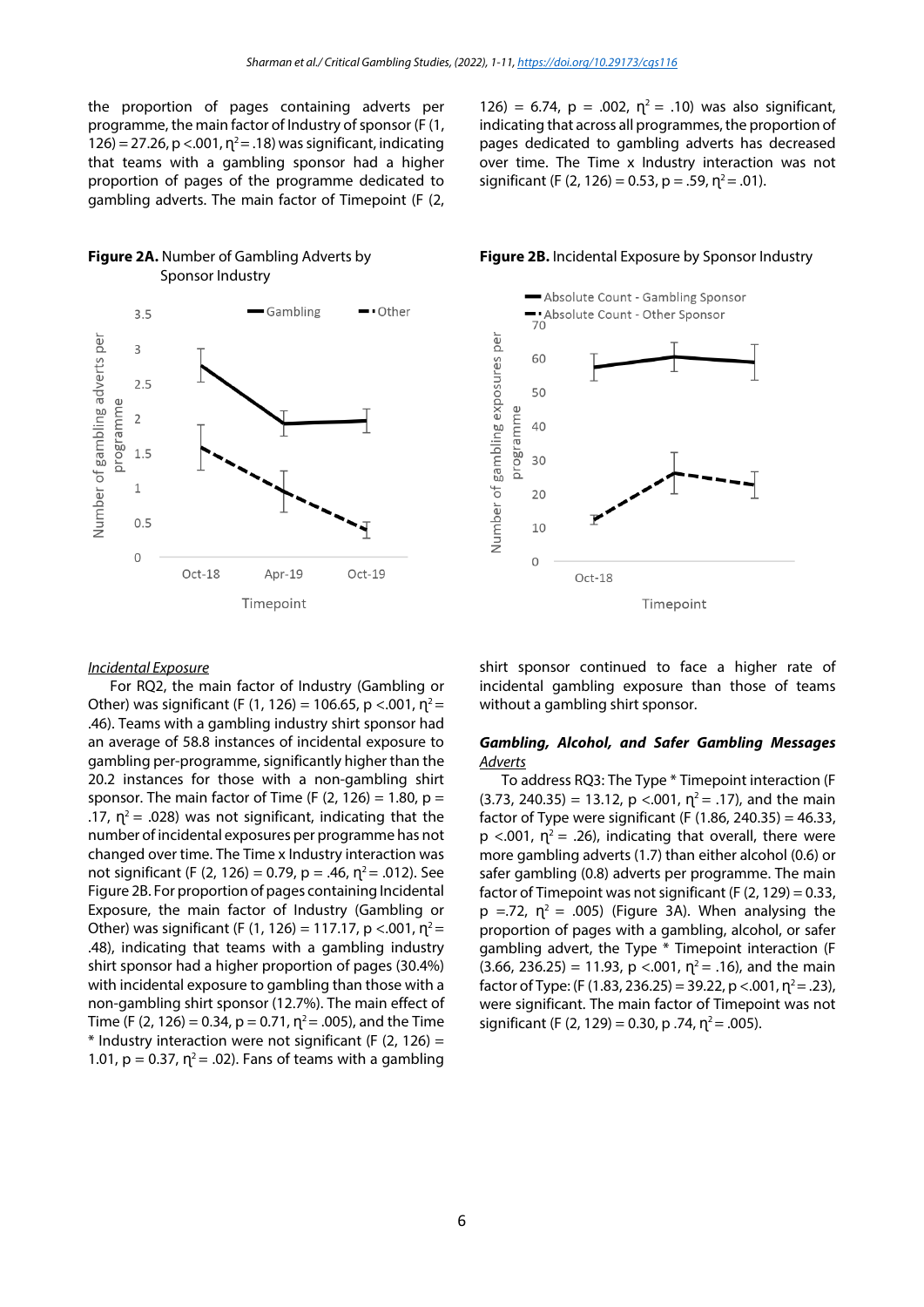





#### *Incidental Exposure*

In relation to RQ3, for incidental exposure, the main factor of Type was significant (F  $(1.05, 135.88) = 258.86$ ,  $p$  <.001,  $n^2$  = .67) driven by larger numbers of incidental exposure to gambling marketing, compared to either alcohol or safer gambling marketing. As seen in Figure 3B this difference was substantial, with 42.7 incidences of exposure to gambling, 3.2 incidences of exposures to alcohol marketing, and 3.1 incidences of exposures to safer gambling messages, per programme. The main factor of Time (F (2, 129) = 0.31, p = .74,  $\eta^2$  = < .005), and the Type  $*$  Time interaction (F (2.11, 135.88) = 1.59, p = .21,  $\eta^2$  = .024) were not significant (Figure 3B). The ANOVA models for proportion of pages showed a similar pattern. The main factor of Type was significant (F (1.19, 152.96) = 371.71,  $p < .001$ ,  $n^2 = .74$ ), driven by higher gambling incidental exposure. The main factor of Time (F (2,129) = 0.04, p = .96,  $n^2$  = .001) and the Time \* Type interaction were not significant (F (2.37, 152.96)  $= 0.33$ ,  $\eta^2 = .005$ ).

#### *Removal of Shirt Sponsor*

To address RQ4: Further analysis sought to measure if hypothetically removing gambling shirt sponsors would reduce the absolute counts of incidental exposure. Absolute counts of incidental exposure were significantly higher ( $M = 45.1$ , *s.d.* = 28.9) than they would have been if gambling shirt sponsors were not allowed (M = 15.3, *s.d.* = 15.7), (*t* (87) = 12.19, p <.001).

#### *Children's Sections*

To address RQ5: At T1, 88.6% of programmes had dedicated children's sections (*n=39).* The corresponding figures were 86.4% (*n=38)* for T2, and 93.2% (*n=41)* for T3. Chi squared analysis indicates that the proportion of children's sections that contain gambling exposure has not changed over time  $(y^2(2) =$ 0.35, p = .83). At T1, 59% of children's sections contained incidental gambling exposure; corresponding figures were 55.3 for T2 and 56.1 for T3 respectively. A one-way ANOVA showed the absolute count of gambling exposures in child-specific sections did not vary across Timepoint (F  $(2)$  = 0.94, p = 0.39), see Table 2. Children's sections of programmes did not contain any direct gambling adverts.

|                | 44) | Timepoint   Children's sections (n /   Proportion of children's sections with Gambling   Absolute count of gambling<br>Exposure | exposures |      |
|----------------|-----|---------------------------------------------------------------------------------------------------------------------------------|-----------|------|
|                |     |                                                                                                                                 | Mean      | s.d. |
|                | 39  | 59                                                                                                                              | 1.5       |      |
| T <sub>2</sub> | 38  | 55.3                                                                                                                            | 1.8       | 2.4  |
| T <sub>3</sub> | 41  | 56.1                                                                                                                            | 2.3       | 3.5  |

**Table 2.** Gambling Exposure in Child-specific Sections of Programmes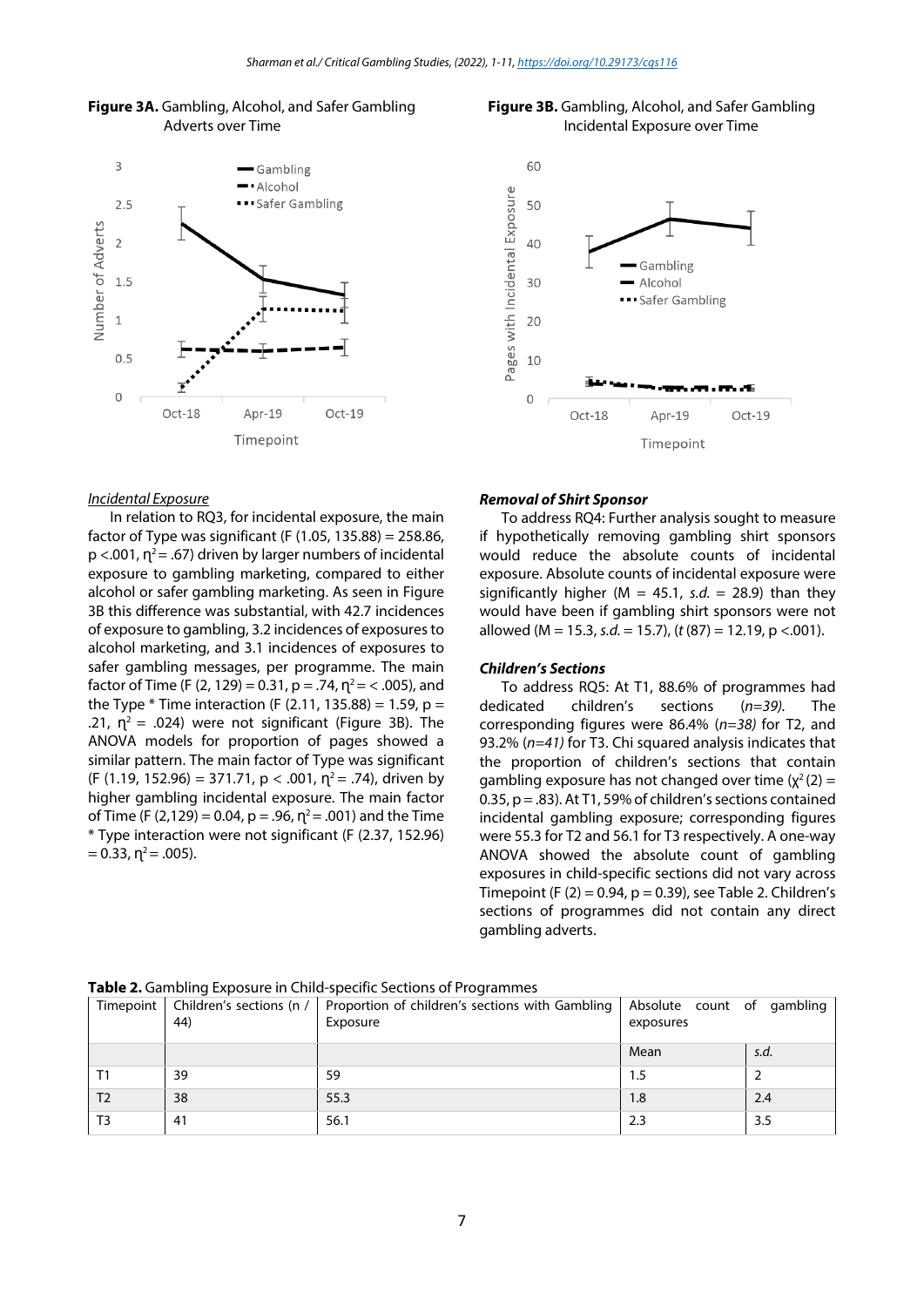#### **Discussion**

This study sought to analyse frequencies of adverts and incidental exposure to marketing for gambling, alcohol and safer gambling, in soccer matchday programmes across three different time points – the first before ASA regulation change, the second immediately after the change, and the third approximately six months after regulation change, in a new season. Results indicate that the gambling adverts have decreased from 2.3 gambling adverts per programme to 1.3 adverts per programme since the implementation of the ASA regulations. However, the absolute counts of incidental exposure to other forms of gambling marketing – 37.8 instances per programme at T1, compared to 43.9 instances per programme at T3 do not vary significantly (RQ1). Teams sponsored by a gambling company have more adverts, and more incidental exposure to gambling marketing than nongambling industry sponsors at all time points (RQ2). Exposure to gambling marketing was higher than exposure to alcohol or safer gambling messages across all time points – 1.7 gambling adverts per programme, compared to 0.8 safer gambling adverts, and 0.6 alcohol adverts, per programme, and 42.7 incidences of Incidental exposure to gambling marketing, compared to 3.2 and 3.1 exposures to alcohol marketing and safer gambling messages respectively (RQ3). Removing gambling sponsors from the front of shirts would reduce overall gambling exposure by almost 60% in matchday programmes (RQ4); the proportion of childspecific programme sections that contained exposure to gambling marketing  $(T1 - 59\%)$ ; T3 - 56%), and the absolute counts of gambling exposure in children's sections (T1 – 1.5; T3 – 2.3) have not changed over time (RQ5).

In relation to exposure prior to and after changes to the ASA regulations, there were fewer gambling adverts in matchday programmes following the implementation of the ASA regulations, a reduction from 2.3, to 1.3 adverts per programme. Concurrently, the proportion of pages in programmes taken up with gambling adverts also decreased. However, when considering incidental exposure to gambling, both the absolute count of exposures and proportion of pages with incidental gambling exposure remained the same over time. At T1, the mean count of absolute exposure was 37.8 per programme; at T3, the mean count was 43.9 exposures per programme. This suggests that whilst the ASA legislation could potentially have had an impact on actual adverts, it has done little to prevent the absolute frequency of exposure to gambling marketing for those who read matchday programmes. It is likely that this finding is generalisable to other forms of exposure to gambling marketing, such as cards, stickers, and magazines, as highlighted by Djohari et al. (2021), further normalising gambling within sports culture (McGee, 2020).

The industry of the shirt sponsor (i.e., gambling vs. other) can also be considered an important factor in the

prevalence of exposure to gambling marketing. Teams who have a gambling industry sponsor have more gambling adverts and proportion of pages consumed by gambling adverts, than teams who are sponsored by another industry. The absolute counts of incidental gambling exposure averaged almost 60 exposures per programme for gambling sponsored companies, compared to approximately 20 exposures for nongambling sponsored teams. Elevated brand exposure will lead to increased brand recognition (Pitt et al., 2016), and gambling normalisation (Torrance et al., 2021). Some gambling companies advertise across teams, and in all programmes, whereas other advertisers only advertise when they are the main sponsor, often promoting loyalty inducements and boosted odds offers for home team supporters, drawing on fan loyalty to develop brand loyalty (Lopez-Gonzalez et al., 2021).

When comparing exposure to gambling marketing to alcohol and safer gambling marketing through both adverts and incidental exposure, gambling marketing was consistently higher across all time points than exposure to safer gambling or alcohol adverts or messaging. Safer gambling adverts have increased since ASA legislation implementation, and gambling adverts have decreased, indicating a shift in established patterns for adverts. However, the same pattern is not observed when measuring incidental exposure. Incidental exposure to gambling was consistently significantly higher than either safer gambling or alcohol marketing, again highlighting both the increased exposure through shirt sponsorship, and the inadequacy of focusing legislation on traditional adverts (Jones et al., 2020). Furthermore, it should also be noted that many of the safer gambling adverts, including those highlighting available gambling tools, still contained branding from the company offering the tools. It can therefore be considered that although the adverts were for safer gambling, they are still advertising of sorts, and are still trying to encourage individuals to gamble with a specific site, just using an alternative marketing strategy (Guillou-Landreat et al., 2021).

A significant proportion of incidental exposure to gambling marketing comes from gambling shirt sponsors. Analysis that compared outstanding incidental exposure if the shirt sponsorship was hypothetically removed, showed that removing gambling shirt sponsors would reduce the absolute counts of incidental exposure by almost 60%. This is particularly salient when considering child specific sections of matchday programmes. Across all timepoints, over half of children's sections contained incidental exposure to gambling. Furthermore, the absolute counts of incidental exposure to gambling marketing have not decreased over time. At the most recent Timepoint, T3, child-specific sections of programmes averaged 2.3 exposures to gambling marketing - almost exclusively through pictures of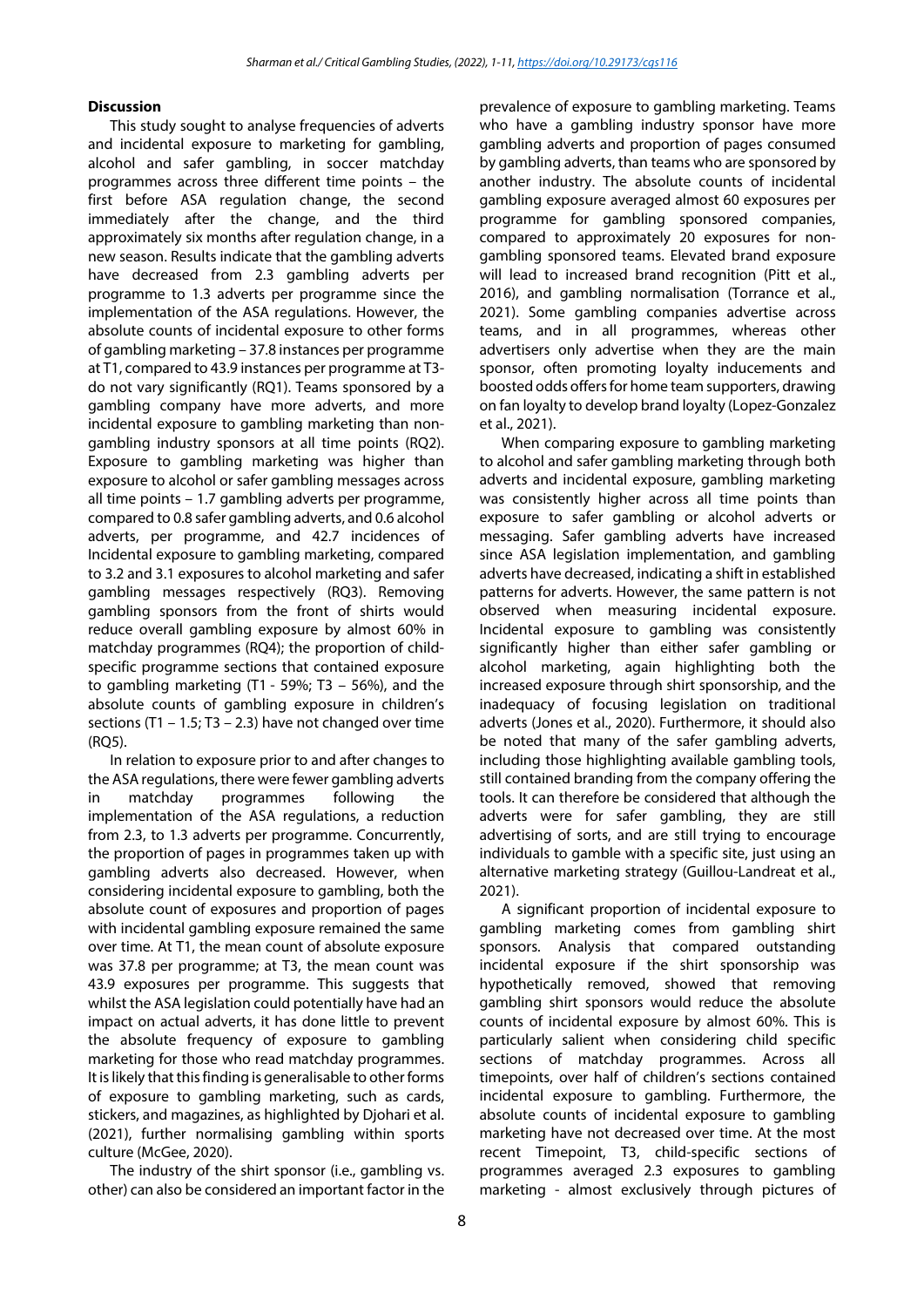players in shirts with a gambling sponsor. Perhaps unsurprisingly, there were no traditional gambling adverts in these sections – however current legislation allows incidental exposure to be presented in sections of programmes specifically aimed at children, which can be problematic for this group (Clemens et al., 2017; Hing et al., 2014; Pitt et al., 2016).

Increasing and consistent exposure to marketing and advertising has been shown to increase engagement with a specific product or behaviour, or increased brand recognition across a variety of domains, including alcohol (Jernigan et al., 2017), caffeinated drinks (Hammond & Reid, 2018), ecigarettes (Chen-Sankey et al., 2019) and tobacco (Henriksen, 2012). Gambling is no different, and multiple studies have reported positive associations between advertising and marketing across different media, and gambling behaviour, attitudes or intentions (Bouguettaya et al., 2020). Exposure to gambling marketing is thought to be particularly harmful for specific groups including children and young people (Clemens et al., 2017; Hing et al., 2014; Pitt et al., 2016), and those experiencing gambling harms (Hanss et al., 2015; Syvertsen et al., 2021). The current results demonstrate consistent exposure through the matchday programme, often through multiple instances of brand exposure on the same page. However, the causal link between this specific type of indirect exposure and gambling behaviour is an area that warrants further study.

The findings presented in this paper are novel and highly relevant to current UK legislation and regulation around gambling advertising and marketing. Whilst the current legislative focus may centre on TV advertising, particularly in relation to children watching football, greater clarity is required on exactly what constitutes marketing and advertising, and who is subsequently responsible for regulating these activities. Future policy decisions in the UK regarding gambling marketing and advertising must consider not just TV adverts, but also the presence and exposure to indirect forms of marketing, such as shirt sponsors.

#### *Limitations*

Although it presents some robust findings, the present study was not without limitations. This study looked especially at one form of media, the paper form of the matchday programme; it could be argued that the physical programme is becoming less a part of the matchday experience. With more and more content delivered online (Syvertsen et al., 2020) and through social media (Gainsbury et al., 2016; Houghton et al., 2019; Killick & Griffiths, 2020), the content of the matchday programme is becoming less important, a situation exacerbated by COVID-19. Future studies could address exposure in online matchday communications from clubs, which may be individually curated based on the age and browsing history of the individual. Furthermore, although the current study endeavoured to compare Timepoints across different seasons, the data analysed only represents a snapshot of the season and does not give a clear picture as to the level of gambling marketing exposure across a whole season. Non-significant time trends found in the present study may reflect a lack of sufficient repeated observations over time.

#### *Conclusions*

Data from the current study indicates that since the implementation of 2019 ASA regulations regarding gambling advertising, the mean number of gambling adverts per soccer matchday programme has dropped from 2.3 at T1 (October 2018) to 1.3 at T3 (October 2019). However, the absolute counts of incidental exposure per programme, primarily through shirt sponsorship have remained stable, between 37.8 at T1 and 43.9 at T3. Therefore, it is argued that legislation which has largely focused on direct advertising, should be expanded to incorporate other forms of advertising and marketing. Exposure to gambling through more frequent exposures to incidental/indirect gambling marketing is not addressed by current legislation, and must be considered in future proposals.

#### **References**

- BGC. (2021). *Review of voluntary whistle-to-whistle advertising restrictions.* Report by the Betting & Gaming Council. [https://bettingandgamingcouncil.com/uploads/Downloads/BG](https://bettingandgamingcouncil.com/uploads/Downloads/BGC-REVIEW-OF-VOLUNTARY-WHISTLE-TO-WHISTLE-ADVERTISING-RESTRICTIONS.pdf) [C-REVIEW-OF-VOLUNTARY-WHISTLE-TO-WHISTLE-](https://bettingandgamingcouncil.com/uploads/Downloads/BGC-REVIEW-OF-VOLUNTARY-WHISTLE-TO-WHISTLE-ADVERTISING-RESTRICTIONS.pdf)[ADVERTISING-RESTRICTIONS.pdf](https://bettingandgamingcouncil.com/uploads/Downloads/BGC-REVIEW-OF-VOLUNTARY-WHISTLE-TO-WHISTLE-ADVERTISING-RESTRICTIONS.pdf)
- BGC. (n.d.) Strengthening and expanding codes of practice for advertising and marketing*.* Betting and Gaming Council webpage. [https://bettingandgamingcouncil.com/commitments/safer](https://bettingandgamingcouncil.com/commitments/safer-gambling-strengthening-and-expanding-codes-of-practice-for-advertising-and-marketing)[gambling-strengthening-and-expanding-codes-of-practice-for](https://bettingandgamingcouncil.com/commitments/safer-gambling-strengthening-and-expanding-codes-of-practice-for-advertising-and-marketing)[advertising-and-marketing](https://bettingandgamingcouncil.com/commitments/safer-gambling-strengthening-and-expanding-codes-of-practice-for-advertising-and-marketing)
- Blanca, M., Alarcón, R., Arnau, J., Bono, R., & Bendayan, R. (2017). Nonnormal data: Is ANOVA still a valid option?. *Psicothema*, 29(4), 552-557[. https://doi.org/10.7334/psicothema2016.383](https://doi.org/10.7334/psicothema2016.383)
- Bouguettaya, A., Lynott, D., Carter, A., Zerhouni, O., Meyer, S., Ladegaard, I., Gardner, J., & O'Brien, K. S. (2020). The relationship between gambling advertising and gambling attitudes, intentions and behaviours: A critical and meta-analytic review. *Current Opinion in Behavioral Sciences*, *31*, 89-101. <https://doi.org/10.1016/j.cobeha.2020.02.010>
- Bunn, C., Ireland, R., Minton, J., Holman, D., Philpott, M., & Chambers, S. (2019). Shirt sponsorship by gambling companies in the English and Scottish Premier Leagues: Global reach and public health concerns. *Soccer & Society*, *20* (6), 824-835. <https://doi.org/10.1080/14660970.2018.1425682>
- CAP. (2019). *Regulatory statement: Gambling advertising guidance: Protecting children and young people*. Statement by the Committees of Advertising Practice. [https://www.asa.org.uk/uploads/assets/uploaded/43072c78-](https://www.asa.org.uk/uploads/assets/uploaded/43072c78-8a0e-4345-ab21b8cbb8af7432.pdf) [8a0e-4345-ab21b8cbb8af7432.pdf](https://www.asa.org.uk/uploads/assets/uploaded/43072c78-8a0e-4345-ab21b8cbb8af7432.pdf)
- Cassidy, R., & Ovenden, N. (2017). Frequency, duration and medium of advertisements for gambling and other risky products in commercial and public service broadcasts of English Premier League football. SocArXiv. <https://doi.org/10.31235/osf.io/f6bu8>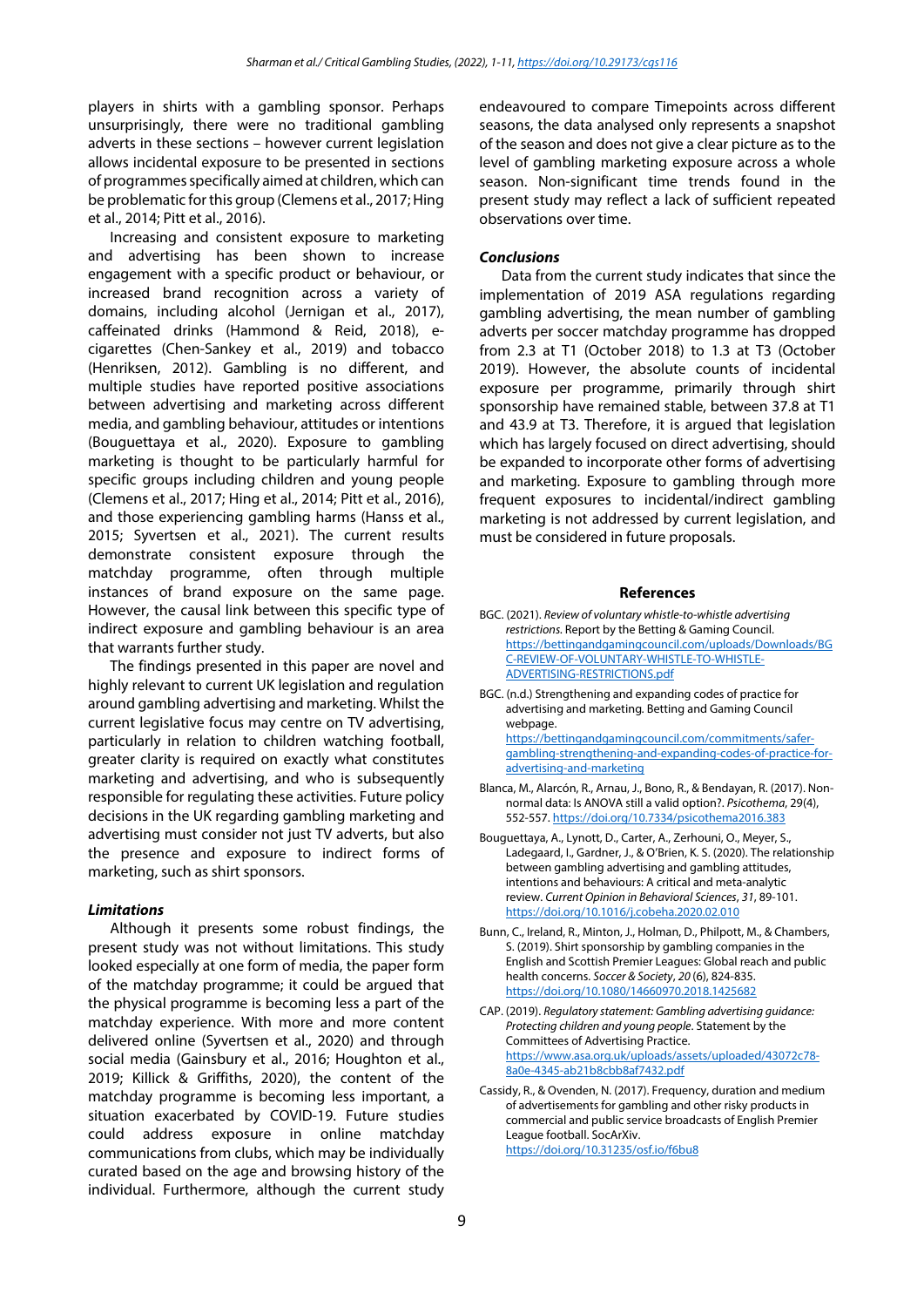- Chen-Sankey, J. C., Unger, J. B., Bansal-Travers, M., Niederdeppe, J., Bernat, E., & Choi, K. (2019). E-cigarette marketing exposure and subsequent experimentation among youth and young adults. *Pediatrics*, *144*(5)[. https://doi.org/10.1542/peds.2019-](https://doi.org/10.1542/peds.2019-1119) [1119](https://doi.org/10.1542/peds.2019-1119)
- Cicchetti, D. V. (1994). Guidelines, criteria, and rules of thumb for evaluating normed and standardized assessment instruments in psychology. *Psychological assessment*, 6 (4), 284-290. <https://doi.org/10.1037/1040-3590.6.4.284>
- Clemens, F., Hanewinkel, R., & Morgenstern, M. (2017). Exposure to gambling advertisements and gambling behavior in young people. *Journal of Gambling Studies*, *33*(1), 1-13. <https://doi.org/10.1007/s10899-016-9606-x>
- Critchlow, N., Moodie, C., Stead, M., Morgan, A., Newall, P.W.S., & Dobbie, F. (2020). Visibility of age restriction warnings, consumer protection messages, and terms and conditions: A content analysis of paid-for gambling advertising in the United Kingdom. *Public Health, 184,* 79-88*.*  <https://doi.org/10.1016/j.puhe.2020.04.004>
- Davies, R. (2019, December 13). *Concern over gambling branding on children's pages in football programmes. The Guardian.*  [https://www.theguardian.com/football/2019/dec/12/concern](https://www.theguardian.com/football/2019/dec/12/concern-over-gambling-branding-on-childrens-pages-in-football-programmes)[over-gambling-branding-on-childrens-pages-in-football](https://www.theguardian.com/football/2019/dec/12/concern-over-gambling-branding-on-childrens-pages-in-football-programmes)[programmes](https://www.theguardian.com/football/2019/dec/12/concern-over-gambling-branding-on-childrens-pages-in-football-programmes)
- de Lacy-Vawdon, C., & Livingstone, C. (2020). Defining the commercial determinants of health: A systematic review. *BMC Public Health*, *20*, 1022. [https://doi.org/10.1186/s12889-020-](https://doi.org/10.1186/s12889-020-09126-1) [09126-1](https://doi.org/10.1186/s12889-020-09126-1)
- Djohari, N., Weston, G., Cassidy, R., & Kulas-Reid, I. (2021). The visibility of gambling sponsorship in football related products marketed directly to children. *Soccer & Society*, *22* (7), 769-777. <https://doi.org/10.1080/14660970.2020.1860028>
- Djohari, N., Weston, G., Cassidy, R., Wemyss, M., & Thomas, S. (2019). Recall and awareness of gambling advertising and sponsorship in sport in the UK: A study of young people and adults. *Harm Reduction Journal*, *16*, 24[. https://doi.org/10.1186/s12954-019-](https://doi.org/10.1186/s12954-019-0291-9) [0291-9](https://doi.org/10.1186/s12954-019-0291-9)
- Ferreira, E. B., Rocha, M. C., & Mequelino, D. B. (2012). Monte Carlo evaluation of the ANOVA's F and Kruskal-Wallis tests under binomial distribution. *Sigmae*, 1(1), 126- 139.
- Gainsbury, S. M., Delfabbro, P., King, D. L., & Hing, N. (2016). An exploratory study of gambling operators' use of social media and the latent messages conveyed. *Journal of Gambling Studies*, *32*(1), 125-141[. https://doi.org/10.1007/s10899-015-](https://doi.org/10.1007/s10899-015-9525-2) [9525-2](https://doi.org/10.1007/s10899-015-9525-2)
- Guillou-Landreat, M., Gallopel-Morvan, K., Lever, D., Le Goff, D., & Le Reste, J-Y. (2021). Gambling marketing strategies and the Internet: What do we know? A systematic review. *Frontiers in Psychiatry*, *12*, 188[. https://doi.org/10.3389/fpsyt.2021.583817](https://doi.org/10.3389/fpsyt.2021.583817)
- Hallgren, K. A. (2012). Computing inter-rater reliability for observational data: An overview and tutorial. *Tutorials in Quantitative Methods for Psychology*, 8(1), 23-34.
- Hammond, D., & Reid, J. L. (2018). Exposure and perceptions of marketing for caffeinated energy drinks among young Canadians. *Public Health Nutrition*, *21*(3), 535-542. <https://doi.org/doi:10.1017/S1368980017002890>
- Hanss, D., Mentzoni, R. A., Griffiths, M. D., & Pallesen, S. (2015). The impact of gambling advertising: Problem gamblers report stronger impacts on involvement, knowledge, and awareness than recreational gamblers. *Psychology of Addictive Behaviors*, *29*  (2), 483-491[. https://doi.org/10.1037/adb0000062](https://doi.org/10.1037/adb0000062)
- Henriksen, L. (2012). Comprehensive tobacco marketing restrictions: Promotion, packaging, price and place. *Tobacco Control*, *21*(2), 147-153.
- Hing, N., Russell, A. M. T., Lamont, M., & Vitartas, P. (2017). Bet anywhere, anytime: An analysis of Internet sports bettors' responses to gambling promotions during sports broadcasts by problem gambling severity. *Journal of Gambling Studies*, *33*, 1051- 1065[. https://doi.org/10.1007/s10899-017-9671-9](https://doi.org/10.1007/s10899-017-9671-9)
- Hing, N., Vitartas, P., Lamont, M., & Fink, E. (2014). Adolescent exposure to gambling promotions during televised sport: An exploratory study of links with gambling intentions. *International Gambling Studies*, *14*(3), 374-393. <https://doi.org/10.1080/14459795.2014.902489>
- Houghton, S., McNeil, A., Hogg, M., & Moss, M. (2019). Comparing the Twitter posting of British gambling operators and gambling affiliates: A summative content analysis. *International Gambling Studies*, *19* (2), 312-326. <https://doi.org/10.1080/14459795.2018.1561923>
- Ireland, R., Bunn, C., Reith, G., Philpott, M., Capewell, S., Boyland, E., & Chambers, S. (2019). Commercial determinants of health: Advertising of alcohol and unhealthy foods during sporting events. *Bulletin of the World Health Organization*, *97*(4), 290-295.
- ITV News. (2022, April 4). Football clubs call for ban on gambling sponsors[. https://www.itv.com/news/2022-04-04/football](https://www.itv.com/news/2022-04-04/football-clubs-call-for-ban-on-gambling-shirt-sponsors)[clubs-call-for-ban-on-gambling-shirt-sponsors](https://www.itv.com/news/2022-04-04/football-clubs-call-for-ban-on-gambling-shirt-sponsors)
- Jernigan, D. H., Padon, A., Ross, C., & Borzekowski, D. (2017). Self‐ reported youth and adult exposure to alcohol marketing in traditional and digital media: Results of a pilot survey. *Alcoholism: Clinical and Experimental Research*, *41* (3), 618-625[. https://doi.org/10.1111/acer.13331](https://doi.org/10.1111/acer.13331)
- Jones, C., Pinder, R., & Robinson, G. (2020). Gambling sponsorship and advertising in British football: A critical account. *Sport, Ethics and Philosophy*, *14*(2), 163-175. <https://doi.org/10.1080/17511321.2019.1582558>
- Joy of Creating. (2018, August 13). The price of a piece of history: The rarest football programmes[. https://www.joyofcreating.org/the](https://www.joyofcreating.org/the-price-of-a-piece-of-history-the-rarest-football-programmes/#:%7E:text=Old%20Etonians%20vs%20Blackburn%20Rovers%201882%20Fa%20Cup,the%20rarest%20of%20the%20rare%21%20Football%20programme%20treasures)[price-of-a-piece-of-history-the-rarest-football](https://www.joyofcreating.org/the-price-of-a-piece-of-history-the-rarest-football-programmes/#:%7E:text=Old%20Etonians%20vs%20Blackburn%20Rovers%201882%20Fa%20Cup,the%20rarest%20of%20the%20rare%21%20Football%20programme%20treasures)[programmes/#:~:text=Old%20Etonians%20vs%20Blackburn%2](https://www.joyofcreating.org/the-price-of-a-piece-of-history-the-rarest-football-programmes/#:%7E:text=Old%20Etonians%20vs%20Blackburn%20Rovers%201882%20Fa%20Cup,the%20rarest%20of%20the%20rare%21%20Football%20programme%20treasures) [0Rovers%201882%20Fa%20Cup,the%20rarest%20of%20the%2](https://www.joyofcreating.org/the-price-of-a-piece-of-history-the-rarest-football-programmes/#:%7E:text=Old%20Etonians%20vs%20Blackburn%20Rovers%201882%20Fa%20Cup,the%20rarest%20of%20the%20rare%21%20Football%20programme%20treasures) [0rare%21%20Football%20programme%20treasures](https://www.joyofcreating.org/the-price-of-a-piece-of-history-the-rarest-football-programmes/#:%7E:text=Old%20Etonians%20vs%20Blackburn%20Rovers%201882%20Fa%20Cup,the%20rarest%20of%20the%20rare%21%20Football%20programme%20treasures)
- Killick, E. A., & Griffiths, M. D. (2020). A content analysis of gambling operators' Twitter accounts at the start of the English Premier League football season. *Journal of Gambling Studies*, *36*(1), 319- 341[. https://doi.org/10.1007/s10899-019-09879-4](https://doi.org/10.1007/s10899-019-09879-4)
- Lopez-Gonzalez, H., Griffiths, M. D., & Jimenez-Murcia, S. (2021). The symbolic construction of sports betting products. *International Gambling Studies*, *21*(3), 498-515. <https://doi.org/10.1080/14459795.2021.1937274>
- McGee, D. (2020). On the normalisation of online sports gambling among young adult men in the UK: A public health perspective. *Public Health*, *184*, 89-94. <https://doi.org/10.1016/j.puhe.2020.04.018>
- Miles J, & Shevlin M. (2001). *Applying regression and correlation: A guide for students and researchers.* Sage: London. In Watson, P. (2019). Rules of thumb on magnitudes of effect sizes. MRC Cognition and Brain Sciences Unit, University of Cambridge. [http://imaging.mrc-cbu.cam.ac.uk/statswiki/FAQ/effectSize.](http://imaging.mrc-cbu.cam.ac.uk/statswiki/FAQ/effectSize)
- Newall, P. W. S., Moodie, C., Reith, G., Stead, M., Critchlow, N., Morgan, A., & Dobbie, F. (2019). Gambling marketing from 2014 to 2018: A literature review. *Current Addiction Reports*, *6*, 49-56. <https://doi.org/10.1007/s40429-019-00239-1>
- Newall, P. W. S., Thobhani, A., Walasek, L., & Meyer, C. (2019). Liveodds gambling advertising and consumer protection. *PloS one*, *14*(6), e0216876. <https://doi.org/10.1371/journal.pone.0216876>
- Newall, P. W. S., Weiss-Cohen, L., Singmann, H., Walasek, L., & Ludvig, E.A. (2021). No credible evidence that UK safer gambling messages reduce gambling. PsyArXiv Preprints. [https://doi.org//10.31234/osf.io/hv6w9](https://doi.org/10.31234/osf.io/hv6w9)
- Pitt, H., Thomas, S. L., Bestman, A., Stoneham, M., & Daube, M. (2016). "It's just everywhere!" Children and parents discuss the marketing of sports wagering in Australia. Australian and New Zealand Journal of Public Health, 40 (5), 480-486. [https://doi.org//10.1111/1753-6405.12564](https://doi.org/10.1111/1753-6405.12564)